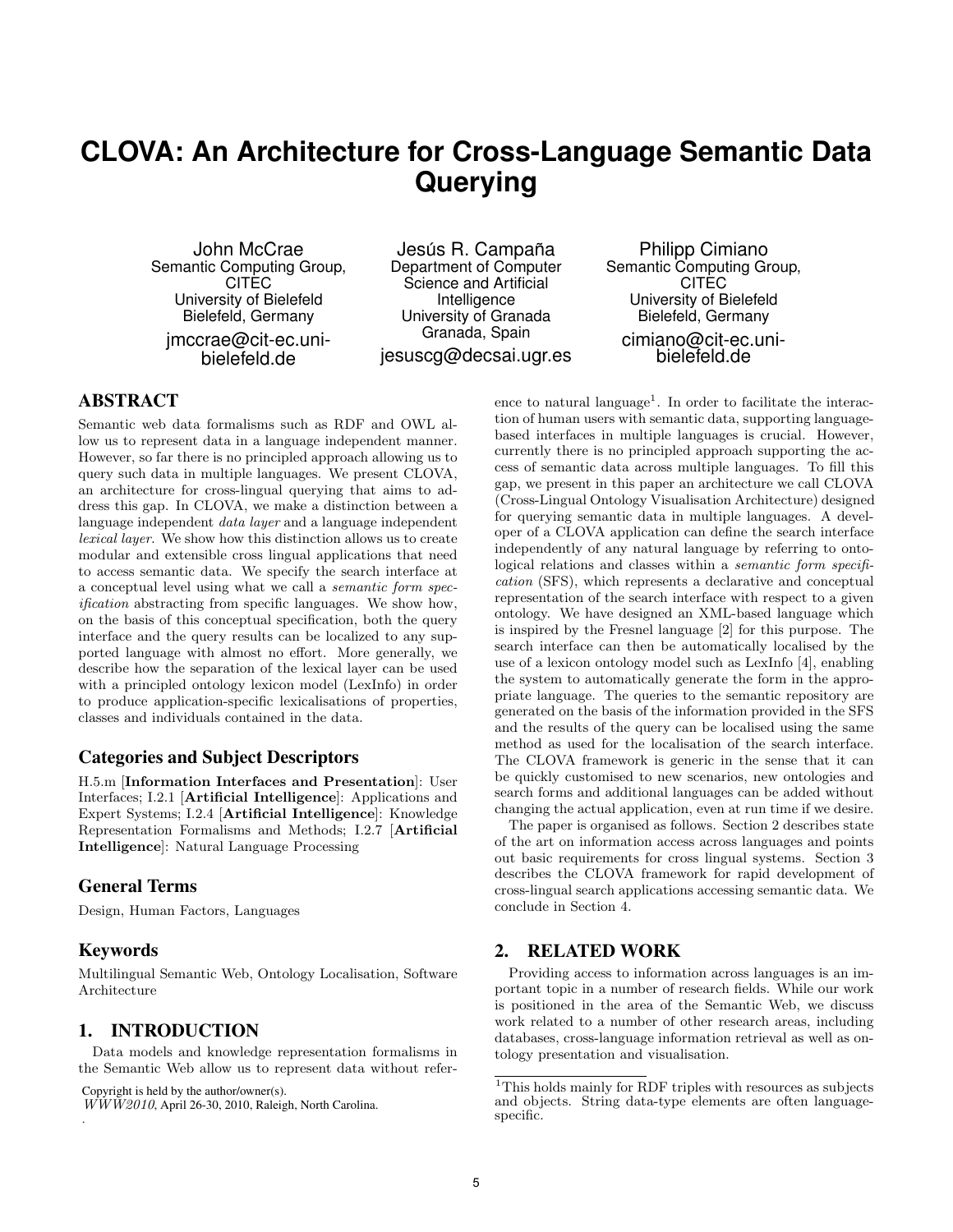## 2.1 Database Systems

Supporting cross-language data access is an important topic in the area of database systems, albeit one which has not received very prominent attention (see [8]). An important issue is certainly the one of character encoding as we need to represent characters for different languages. However, most of the current database systems support Unicode so that this issue is not a problem anymore. A more complex issue is the representation of content in the database in such a way that information can be accessed across languages. There seems to be no consensus so far on what the optimal representation of information would be such that cross-language access can be realised effectively and efficiently. One of the basic requirements for multilingual organisation of data mentioned by Kumaran et al. [8] is the following:

"The basic multilingual requirement is that the database system must be capable of storing data in multiple languages."

This requirement seems definitely too strict to us as it assumes that the representation of data is language-dependent and that the database is supposed to store the data in multiple languages. This rules out language-independent approaches which do not represent language-specific information in the database at all.

The following requirement by Kumaran et al. is one we can directly adhere to:

#### Requirement 1 (Querying in multiple languages)

Data must be queriable using query strings in any (supported) language.

In fact, we will refer to the above as Requirement 1a and add the following closely related Requirement 1b: 'The results of a query should also be presented in any (supported) language.' Figure 1 summarises all the requirements discussed in this section. However, it does not strictly follow from this that the data should be stored in multiple languages in the database. In fact, it suffices that the front end that users interact with supports different languages and is able to translate the user's input into a formal (languageindependent) query and localises the results returned by the database management system (DBMS) into any of the supported languages.

A further important requirement by Kumaran et al. we subscribe to is related to interoperability:

#### Requirement 2 (Interoperability)

The multilingual data must be represented in such a way that it can be exchanged across systems.

This feature is certainly desirable. We will come back to this requirement in the context of our discussion of the Semantic Web (see below). The next two requirements mentioned by Kumaran et al. are in our view questionable as they assume that the DBMS itself has built-in support for multiple languages:

• String equality across scripts: A Multilingual database system should support *lexical joins* allowing to join information in different tables even if the relevant attributes of the join are in different scripts.

• Linguistic equivalences: Multilingual database systems should support linguistic joins which exploit predefined mappings between attributes and values across languages. For example, we might state explicitly that the attributes "marital status" (in English) and "Familienstand" are equivalent and that the values "married" and "verheiratet" are equivalent.

In fact, those two requirements follow from Kumaran et al.'s assumption that the database should store the data in multiple languages. If this is the case then we certainly have to push all the cross-language querying functionality into the DBMS itself. This is rather undesirable from our point of view as every time a new language is added to the system, the DBMS needs to be modified to extend the linguistic and lexical equivalences. Further, the data is stored redundantly (once for every language supported). Therefore, we actually advocate a system design where the data is stored in a language-independent fashion and the cross-lingual querying functionality as well as result localisation is external to the DBMS itself, implemented as pre- and post-processing steps, respectively.

In fact, we would add the following requirement to any system allowing to access data across languages:

#### Requirement 3 (Language Modularity)

The addition of further languages should be modular in the sense that it should not require the modification of the DBMS or influence the other languages supported by the system.

As a consequence, the capability of querying data across languages should not be specific to a certain implementation of a DBMS but work for any DBMS supporting the data model in question.

One of the important issues in representing information in multiple languages is avoiding redundancy (see [6]). Hoque et al. indeed propose a schema to give IDs to every piece of information and then include the language information in a dictionary table. This is perfectly in line with Semantic Web data models (RDF in particular) where URIs are used to uniquely identify resources. Dictionaries can then be constructed expressing how the elements represented by the URIs are referred to across languages. This thus allows to conceptually separate the data from the dictionary. This is a crucial distinction that CLOVA also adheres to (see below).

## 2.2 Cross-language Information Retrieval

In the field of information retrieval, information access across languages has also been an important topic, mainly in the context of the so called Cross-Language Evaluation Forum<sup>2</sup> (see [10] for the proceedings of CLEF 2008). Cross-language information retrieval (CLIR) represents an extreme case of the so called vocabulary mismatch problem well-known from information retrieval. The problem, in short, is the fact that a document can be highly relevant to a query in spite of not having any words in common with the query. CLIR represents an extreme case in the sense that if a query and a document are in different languages, then the word overlap and consequently every vector-based similarity measure will be zero.

<sup>2</sup>http://www.clef-campaign.org/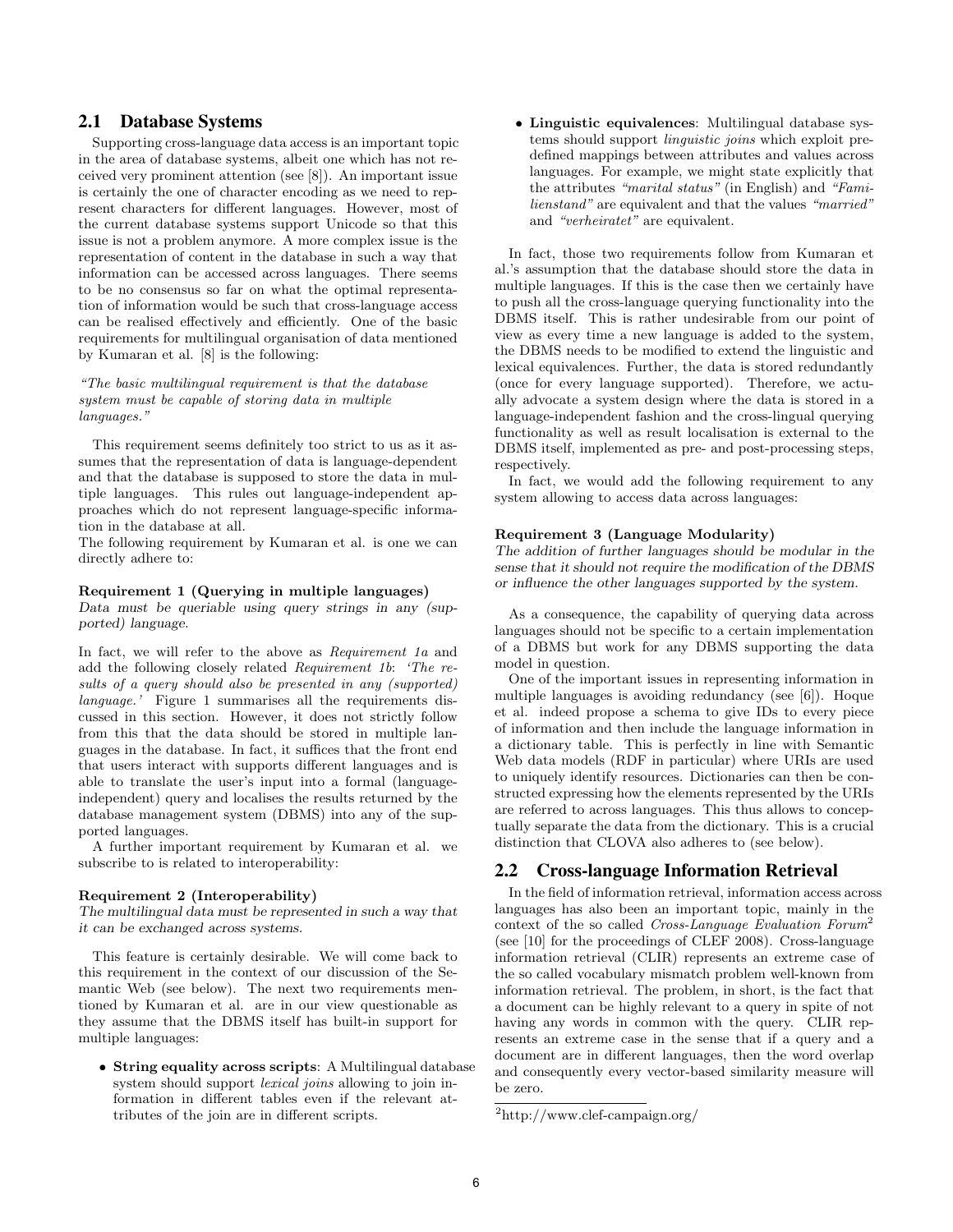In CLIR, the retrieval unit is the document, while in database systems the retrieval unit corresponds to the information units stored in the data base. Therefore, the requirements with respect to multilinguality are rather different for CLIR and multilingual database systems.

## 2.3 Semantic Web

Multilinguality has been so far an underrepresented topic in the Semantic Web field. While on the Semantic Web we encounter similar problems as in the case of databases, there are some special considerations and requirements. We will consider further important requirements for multilinguality in the context of the Semantic Web. Before, we introduce the crucial distinction between the data layer (proper) and the lexical layer. We will see below that the conceptual separation between the data and the dictionary is even more important in the context of the Semantic Web. According to our distinction, the data layer contains the application-relevant data while the lexical layer merely contains information about how the data is realised/expressed in different languages and acts like a dictionary. We note that this distinction is a conceptual one as the data in both layers can be stored in the same DBMS. However, this might not always be possible in a decentralised system such as the Semantic Web:

#### Requirement 4 (Data and Lexicon Separation)

We require a clear separation between the data and lexicon layer in the Semantic Web. The addition of further languages should be possible without modifying the data layer. This means that the proper data layer and the lexical layer are cleanly separated and data is not stored redundantly.

In the Semantic Web, the parties interested in accessing a certain data source are not necessarily its owners (in contrast to standard centralised database systems as considered by Kumaran et al.). As a corollary it follows that if a user requires access to a data source in language  $x$  he might not have the permission to enrich the data source by data represented in the language x.

A further relevant requirement in the context of the Semantic Web is the following:

#### Requirement 5 (Sharing of Lexica)

Lexica should be represented declaratively and in a form which is independent of specific applications such that it can be shared.

It is very much in the spirit of the Semantic Web that information should be interoperable and thus reusable beyond specific applications. Following this spirit, it seems desireable that (given that data representation is language-independent) the language-specific information how certain resources are expressed in various languages can be shared across systems. This can be accomplished by declaratively described lexica which can be shared.

Multilinguality has been approached in RDF through the use of its label property, which can assign labels with language annotations to URIs. The SKOS framework [9] further expands on this by use of prefLabel, altLabel, hiddenLabel. These formalisms are sufficient for providing simple representation of language information. However, as more complex lexico-syntactic information is required, in turn more complex representations are necessary. A more formal distinction of the "data layer" and "lexical layer" is provided by lexicon ontology models of which the most prominent models are the Linguistic Information Repository (LIR) and LexInfo  $(see [4]).$ 

## 2.4 Ontology Presentation and Visualisation

Fresnel [2] is a display vocabulary that describes methods of data presentation in terms of lenses and formats. In essence the lens in Fresnel selects which values are to be displayed and the format selects the formatting applied to each part of the lens. This provides many of the basic tools for presenting semantic web data. However it does not represent multilinguality within the vocabulary and it is not designed to present a queriable interface to the data. There exist many forms of ontology visualisation methods through the use of trees, and other structures to display the data contained within the ontology, a survey of which is provided in [7]. These are of course focussed mainly on displaying the structure of the ontology and do not attempt to convert the ontology to natural language. Furthermore, for very large data sources, it is impractical to visualise the whole ontology at one time and hence we wish only to select a certain section of it and hence require a query interface to perform this task.

## 3. MULTILINGUAL ACCESS AND QUERY-ING USING CLOVA

CLOVA addresses the problem of realising localised search interfaces on top of language-independent data sources, abstracting the work flow and design of a search engine and providing the developer with a set of tools to define and develop a new system with relatively little effort. CLOVA abstracts lexicalisation and data storage as services, providing a certain degree of independence from data sources and multilingual representation models.

The different modules of the system have been designed with the goal of providing very specific, non-overlapping and independent tasks to developers working on the system deployment concurrently. User interface definition tasks are completely separated from data access and lexicalisation, allowing developers of each module to use different resources as required.

CLOVA as an architecture does not fulfil any of the aforementioned requirements (as they should be fulfilled by lexicalisation services), but provides a framework to fully exploit cross-lingual services meeting these requirements. The application design allows to separate conceptual representations from language dependant lexical representations, making user interfaces completely language independent in order to later localise them to any supported language.

## 3.1 System Architecture

The CLOVA architecture is designed to enable the querying of semantic data in a language of choice, while still presenting queries to the data source in a language-independent form. CLOVA is modular, reusable and extensible and as such is easily configured to adapt to different data sources, user interfaces and localisation tools<sup>3</sup>.

<sup>3</sup>A Java implementation of CLOVA is available at http:// www.sc.cit-ec.uni-bielefeld.de/clova/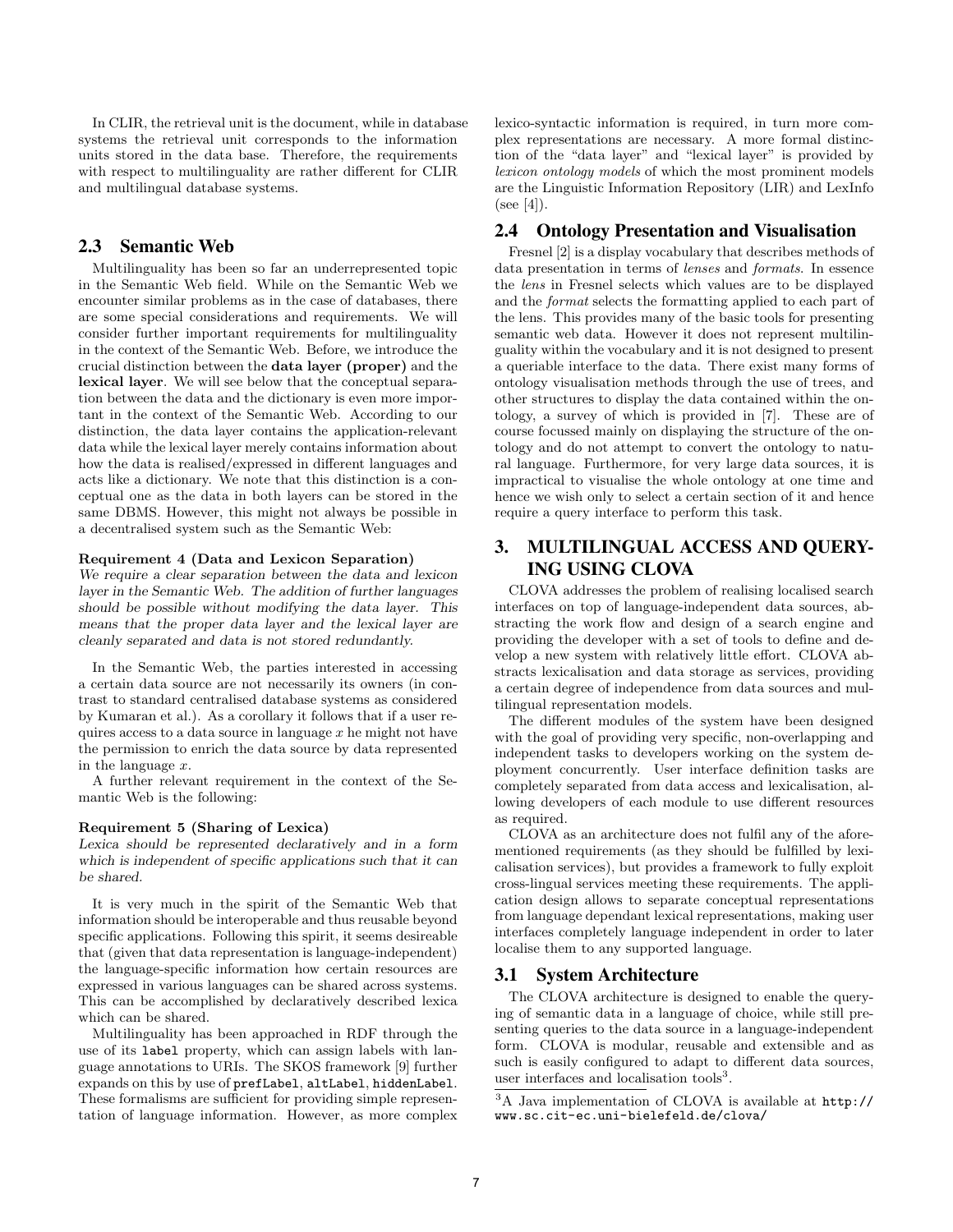| Req. No          | Implication                               | Status                                  |
|------------------|-------------------------------------------|-----------------------------------------|
| Req. 1a          | Querying in multiple languages            | <b>REQUIRED</b>                         |
| Req. 1b          | Result localisation in multiple languages | <b>REQUIRED</b>                         |
| $\text{Req. } 2$ | Data interoperability                     | REQUIRED                                |
| $\text{Req. } 3$ | Language modularity                       | REQUIRED                                |
| Req. 4a          | Separation between data and lexical layer | DESIRED TO SUPPORT Req. 3               |
| Req. 4b          | Language-independent data representation  | DESIRED TO AVOID REDUNDANCY             |
| $\text{Req. } 5$ | Declarative representation of lexica      | DESIRED FOR SHARING LEXICAL INFORMATION |

Figure 1: Requirements for multilingual organisation of data

Figure 2 depicts the general architecture of CLOVA and its main modules. The form displayer is a module which translates the semantic form specification into a displayable format, for example HTML. Queries are performed by the query manager and then the results are displayed to the user using the output displayer module. All of the modules use the lexicaliser module to convert the conceptual descriptions (i.e., URIs) to and from natural language. Each of these modules are implemented independently and can be exchanged or modified without affecting the other parts of the system.

We assume that we have a data source consisting of a set of properties referenced by URIs and whose values are also URIs or language-independent data values. We shall also assume that there are known labels for each such URI and each language supported by the application. If this separation between the lexical layer and the data layer does not already exist, we introduce elements to create this separation. It is often necessary to apply such manual enrichment to a data source, as it is not trivial to identify which strings in the data source are language-dependent, however we find that is often a simple task to perform by identifying which properties have language-dependent ranges, or by using XML's language attribute.

We introduce an abstract description of a search interface by way of XML called a semantic form specification. It specifies the relevant properties that can be queried by using the URIs in the data source, thus abstracting from any natural language. We show how this can be used to display a form to the user and to generate appropriate queries once he/she has filled in the form. The *query manager* provides a backend that allows us to convert our queries using information in the form into standard query languages such as SPARQL and SQL. Finally, we introduce a lexicalisation component, which is used to translate between the language-independent forms specified by the developer and the localised forms presented to the user. We describe a lexicaliser which builds on a complex lexicon model and demonstrate that it can provide more flexibility with respect to the context and complexity of the results we wish to lexicalise.

## 3.2 Modules

#### *3.2.1 Semantic Form Specification*

One of the most important aspects of the architecture is the Semantic Form Specification (SFS), which contains all the necessary information to build a user interface to query the ontology. In the SFS the developer specifies the ontology properties to be queried by the application via their URIs. This consists of a form for which we specify a *domain*, i.e., the class of objects we are querying as defined in the database



Figure 2: CLOVA general architecture

by an RDF type declaration or similar. If this is omitted we simply choose all individuals in the data source. The SFS essentially consists of a list of fields which are to be used to query the ontology. Each field contains the following information:

- Name: An internal identifier is used to name the input fields for HTML and HTTP requests.
- Query output: This defines whether this field will be included in these results. Valid values are *always*, never, ask (the user could decide wether to include the field in the results or not),  $if\_empty$  (if the field has not been queried it is included in the output), *if queried* (if the field is queried, it is included in the output) and ask default selected (the user decides, but as default the field will be shown).
- **Property**: represents the URI for the ontology property to be queried through the field. An indication of reference=self in place of a URI means that we are querying the domain of the search. Such queries are useful for querying the lexicalisation of the object being queried or limiting the query to a fixed set of objects.
- Property Range: We define a number of types (called property ranges) that describe the data that a field can handle. It differs from the data types of RDF or similar in that we also describe how the data should be queried as well. For example, while it is possible to describe both the revenue of a company and the age of an employee as integers in the database, it is not sensible to query revenue as a single value, whereas it is often useful to query age as a single value. These property ranges provide an abstraction of these properties in the data and thus support the generation of appropriate forms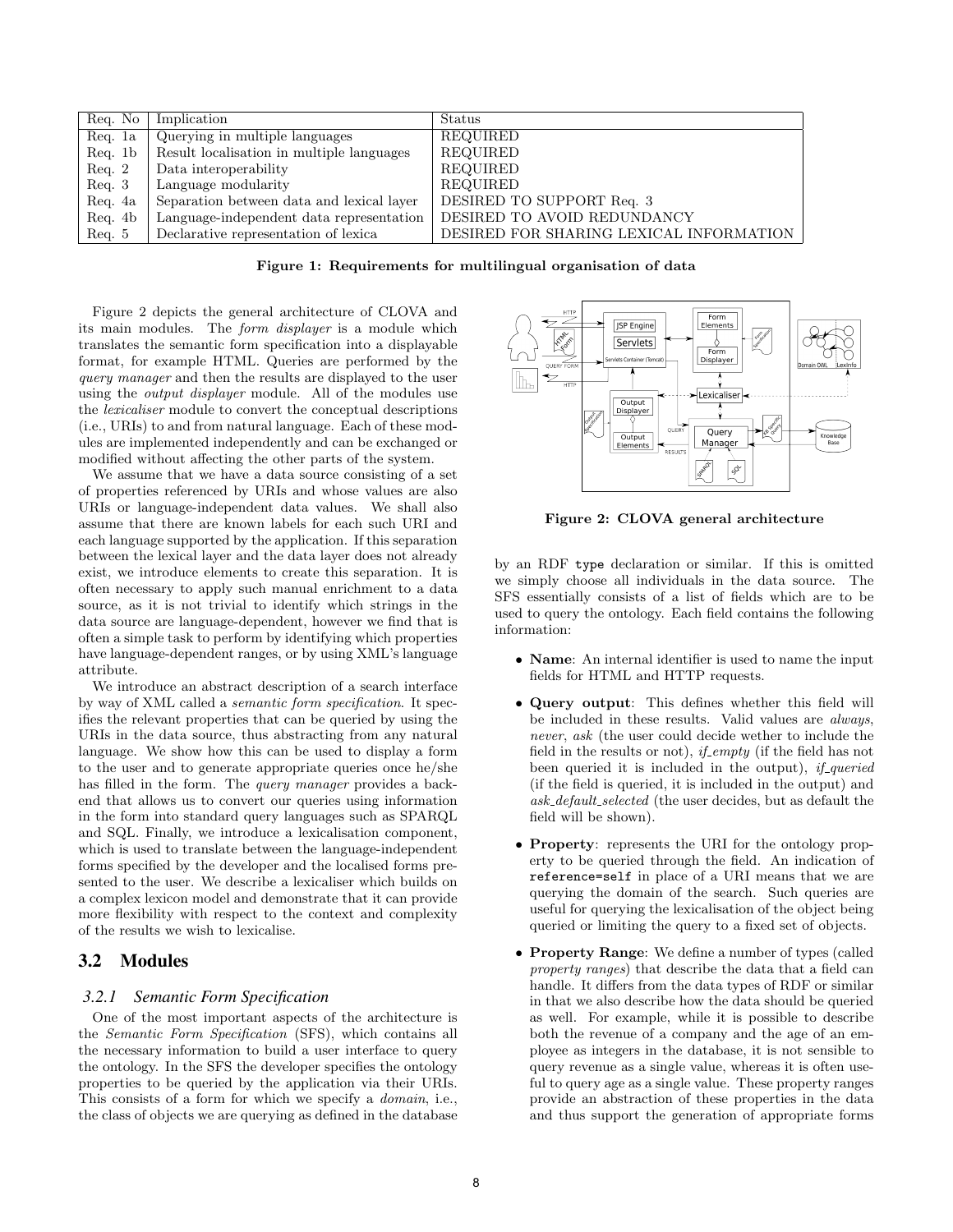and queries. The following property ranges are built-in into CLOVA:

- String, Numeric, Integer, Date: Simple data-type values. Note that String is intended for representing language-independent strings, e.g. IDs, not natural language strings. The numeric and date ranges are used to query precise values like "age" and "birth date".
- Range, Segment, Set: These are defined relative to another property range and specify how a user can query the property in question. Range specifies that the user should query the data by providing an upper and/or lower bound, e.g. "revenue", "number of employees". Segment is similar but requires that the developer divides the data up into pre-defined intervals. Set allows the developer to specify a fixed set of queriable values, e.g. "marital status".
- Lexicalised Element: Although we assume all data in the source is defined by URIs, it is obviously desirable that the user can query the data using natural language. This property range in fact allows to query for URIs through language-specific strings that need to be resolved by the system to the URI in question. The strings introduced into this field are processed by the lexicaliser to find the URI to which they belong which is then used in the corresponding queries. For example, locations can have different names in different languages, e.g. "New York" and "Nueva York", but the URI in the data source should be the same.
- Complex : A complex property is considered to be a property composed of other sub-properties. For example, searching for a "key person" within a company can be done by searching for properties of the person, e.g., "name", "birth place". This nested form allows us to express queries over the structure of an RDF repository or other data source.
- Unqueriable: For some data, methods for efficient querying cannot be provided, especially binary data such as images. Thus we defined this field to allow the result to still be extracted from the data source and included in the results.

The described property ranges are supported natively by CLOVA, but it is also possible to define new property ranges and include them in the SFS XML document. The appropriate implementation for a form display element that can handle the newly defined property range has to be provided of course (see Section 3.2.2).

• Rendering Properties: There is often information for a particular rendering that cannot be provided in the description of the property ranges alone. Thus, we allow for a set of context specific properties to be passed to the rendering engine. Examples of these include the use of auto-completion features or an indication of the type of form element to display, i.e. a Set can be displayed as a drop-down list, or as a radio button selection.



Figure 3: HTML form generated for a SFS document

The SFS document is in principle similar to the concept of a "lens" in the Fresnel display vocabulary [2] in that it describes the set of fields in the data that should be used for display and querying. However, by including more information about methods for querying the data, we provide a description that can be used for both presentation and querying of the data.

Example: Suppose that we want to build a small web application that queries an ontology with information about companies stored in an RDF repository. The application should ask for company names, companies' revenue, and company locations. The syntax of a SFS XML document for that application is shown below:

```
<!--xmlns:dbpedia="http://dbpedia.org/ontology/"-->
<form domain="dbpedia:Company">
    <fields>
        <field name="Name" output="ALWAYS">
            <property reference="self"/>
            <property-range>
                <lexicalised-property-range/>
            </property-range>
            <rendering context="html">
                <property name="autocompletion" value="yes"/>
            </rendering>
        </field>
        <field name="Location" output="ASK">
            <property uri="&dbpedia;Organisation/location"/>
            <property-range>
                <lexicalised-property-range/>
            </property-range>
        </field>
        <field name="Revenue" output="ASK_DEFAULT_SELECTED">
            <property uri="&dbpedia;Organisation/revenue"/>
            <property-range>
                <ranged-property-range>
                    <continuous-property-range>
                        <sub>min</sub>>0<<sub>min</sub></sub>
                    </continuous-property-range>
                </ranged-proprety-range>
            </property-range>
        </field>
    </fields>
</form>
```
#### *3.2.2 Form Displayer*

The form displayer consists of a set of form display elements defined for each property range. It processes the SFS by using these elements to render the fields in a given order. The implementation of these elements is dependent on the output method. The form display elements are rendered using Java code to convert the document to XHTML<sup>4</sup>.

Figure 3 shows an example of rendering of an SFS which includes the fields in the example above. In this rendering the field "name" is displayed as a text field as it refers to the lexicalisation of this company. The location of a company for instance is represented as a text field. However, in spite of the fact that the data is represented in the data source as a language independent URI, the user can query by specifying

<sup>4</sup>The CLOVA project also provides XSLT files to perform the same task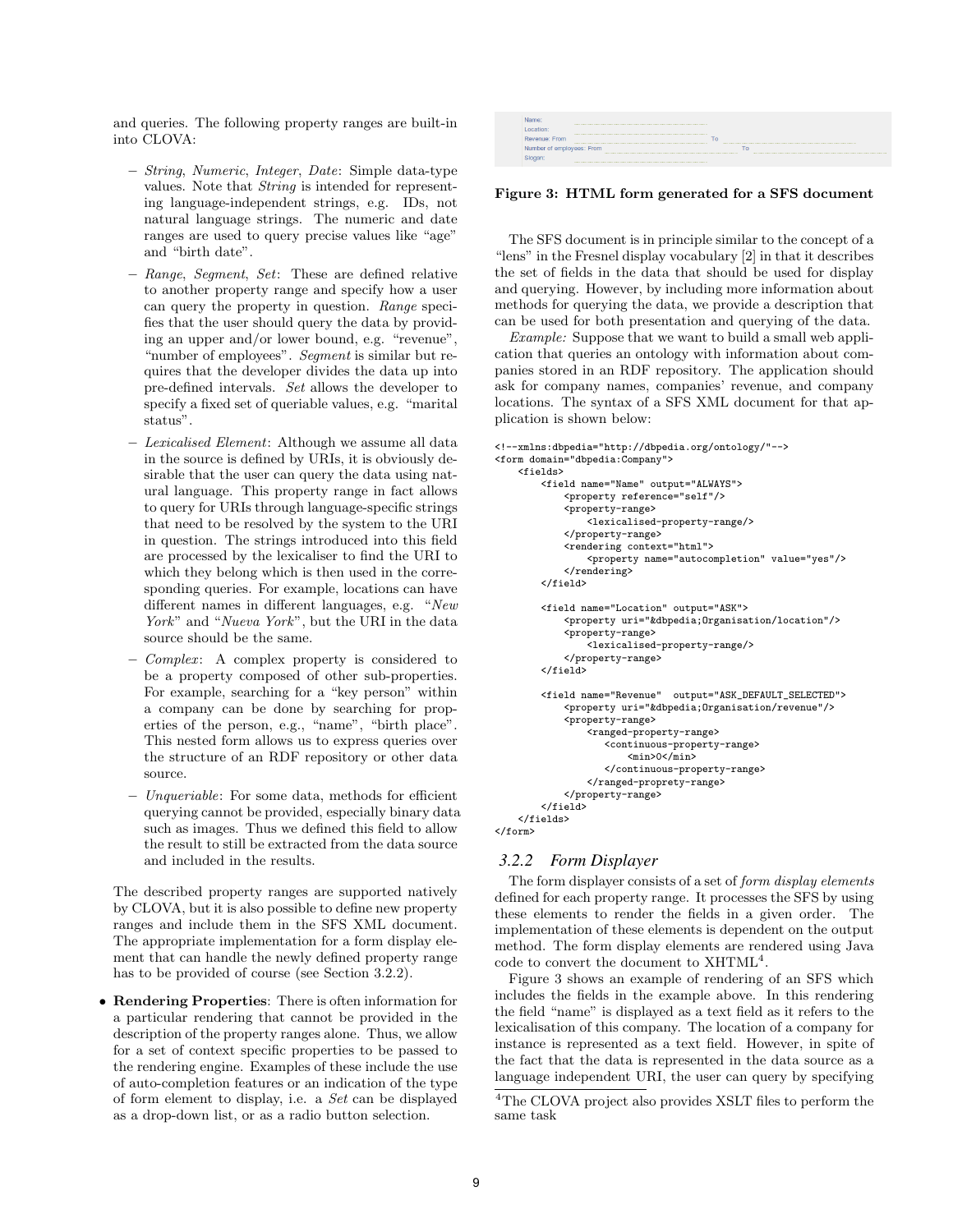the name of the resource in their own language (e.g., a German user querying "München" receives the same results as an English user querying "Munich"). Finally, the revenue is asserted as a continuous value which is queried by specifying a range and is thus rendered with two inputs allowing the user to specify the upper and/or lower bounds of their query. A minimum value on this range allows for client-side data consistency checks. In addition, check boxes are appended to fields in order to allow users to decide if the fields will be shown in the results, according to the output parameter in the SFS.

#### *3.2.3 Query Manager*

Once the form is presented to the user, he or she can fill the fields and select which properties he or she wishes to visualise in the results. When the query form is sent to the Query Manager, it is translated into a specific query for a particular knowledge base. We have provided modules to support the use of SQL queries using JDBC and SPARQL queries using Sesame [3]. We created an abstract query interface which can be used to specify the information required in a manner that is easy to convert to the appropriate query language allowing us to change the knowledge base, ontology and back end without major problems. The query also needs to be preprocessed using the lexicaliser due to the presence of language-specific terms introduced by the user which need to be converted to language independent URIs.

#### *3.2.4 Output Displayer*

Once the query is evaluated, the results are processed by the output displayer and an appropriate rendering shown to the user. The displayer consists of a number of display elements, each of which represents a different visualisation of the data, including not only simple tabular forms, but also graphs and other visual display methods. As with the form displayer, all of these elements are lexicalised in the same manner as the form displayer.

In general we might restrict the types of data that components will display as not every visualisation paradigm is suitable for any kind of data. For example, a bar chart showing foundation year and annual income would be both uninformative and difficult to display due to the scale of values. For this reason we provide an Output Specification to define the set of available display elements and sets of values they can display. These output specifications consist of a list of output elements described as follows:

- ID: Internal identifier of the output element displayed.
- URI: A reference to the output resource specified as a URI.<sup>5</sup>
- Fields: The set of fields used by this element. These should correspond by name to elements in the SFS.
- Display properties: Additional parameters passed to the display element to modify its behaviour. Some of these parameters include the possibility to ignore incomplete data, or to define the subtypes of a chart to display. These parameters are class dependant so that each output element has its own set of valid parameters.

<sup>5</sup>These can reference Java classes by linking to the appropriate class file or location in a JAR file



Figure 4: HTML result page for the example

The following output specification defines two output elements to show results.

```
<!-- xmlns:clova="jar:file:clova-html.jar!/clova/html/output/"
   xmlns:dbpedia="http://dbpedia.org/ontology/"-->
 <output>
    <elements>
        <element id="HTable" URI="&clova;HTableDisplayElement">
            <fields>
                \langleall/\rangle</fields>
        </element>
        <element id="BarChart" URI="&clova;GraphDisplayElement">
            <fields>
                 <field name="revenue"/>
             </fields>
            <display>
                 <property name="Type" value="barChart"/>
             </display>
        </element>
    </elements>
</output>
```
The first element displays a table containing all the results returned by the query, while the second output element shows a bar chart for the property "Revenue". The HTML output generated for a given output specification containing the above mentioned descriptions is shown in Figure 4.

#### *3.2.5 Lexicaliser*

Simple lexicon models can be provided by language annotations, for example RDF's label and SKOS's prefLabel, and developing a lexicaliser is then as simple as looking up these labels for the given resource URI. This approach may be suitable for some tasks. However, we sometimes require lexicalisation using extra information about the context and would like to provide lexicalisation of more than just URIs, e.g. when lexicalising triples. While RDF labels can be attached to properties and individuals for instance, there is no mechanism that allows to compute a lexicalization for a triple by composing together the labels of the property and the individuals. This is a complex problem and we will leave a full investigation and evaluation of this for future work.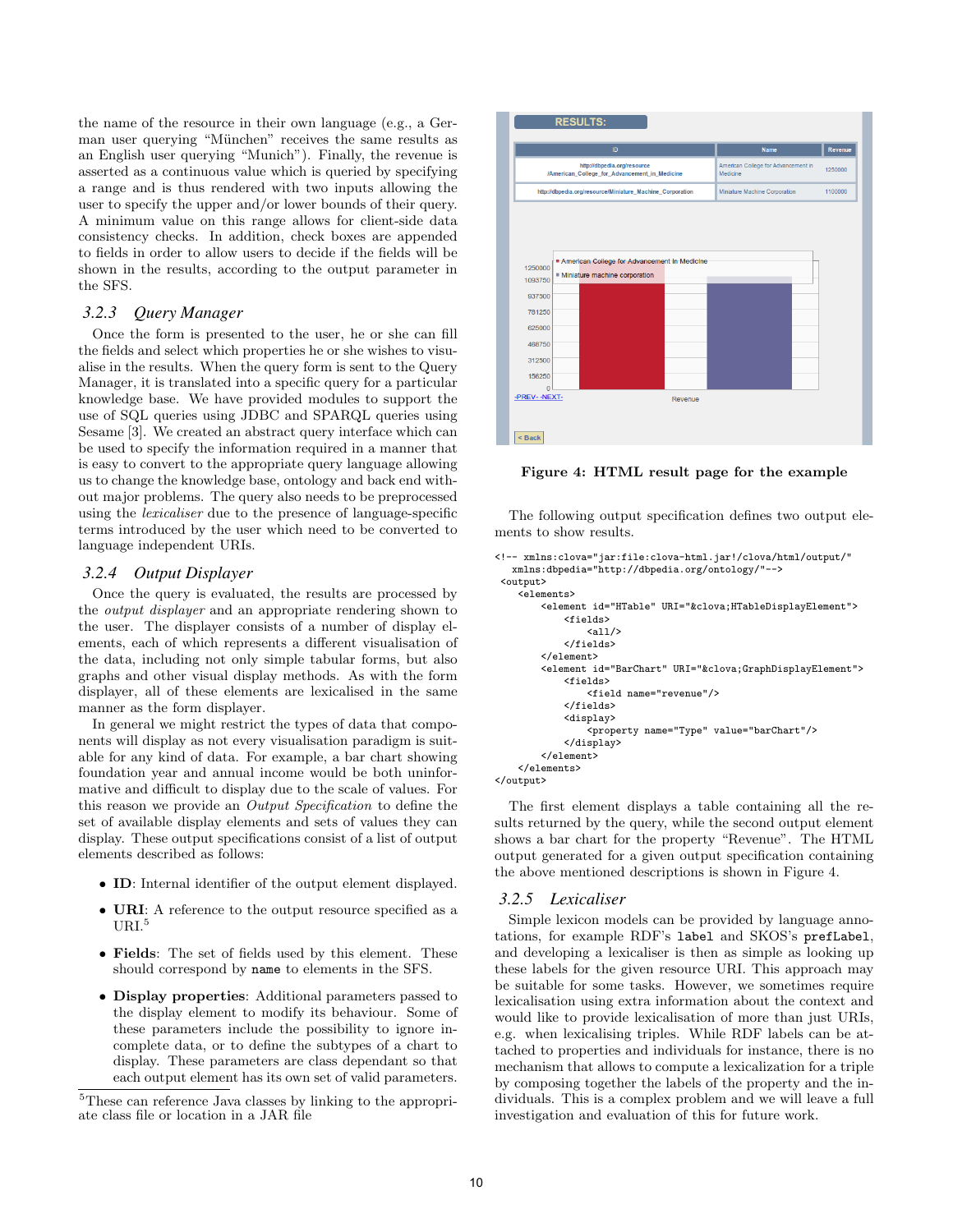

Figure 5: A simplified example of a LexInfo aggregate

Furthermore, it is often desirable to have fine control over the form of the lexicalisation, for example, the ontology label may be "company location in city". However, we may wish to have this property expressed by the simpler label "location". By using a lexicon ontology model we can specify the lexicalisation in a programmatic way, and hence adapt it to the needs of the particular query interface. For these reasons we primarily support lexicalisation through the use of the LexInfo [4] lexicon ontology model and its associated API<sup>6</sup> , which is compatible with the LMF Vocabulary [5].

#### The LexInfo model:

A LexInfo model is essentially an OWL model describing the lexical layer of an ontology specifying how properties, classes and individuals are expressed in different languages. We refer to the task of producing language-specific representation of elements in the data source including triples as lexicalisation of the data. The corresponding LexInfo API organises the lexical layer mainly by defining so called aggregates which describe the lexicalisation of a particular URI, specifying in particular the lexico-syntactic behaviour of certain lexical entries as well as their interpretation in terms of properties, classes and individuals defined in the data. An aggregate essentially bundles all the relevant individuals of the LexInfo model needed to describe the lexicalization of a certain URI. This includes a description of syntactic, lexical and morphological characteristics of each lexicon entry in the lexicon. Indeed, each aggregate describes a lexical entry together with its lemma and several word forms (e.g. inflectional forms such as the plural etc.). The syntactic behaviour of a lexical entry is described through subcategorization frames making the required syntactic arguments explicit. The semantic interpretation of the lexical entry with respect to the ontology is captured through a mapping ("syn-sem argument map") from the syntactic arguments to the semantic arguments of a semantic predicate which stands proxy for an ontology element in the ontology. Finally the aggregate is linked through a hasSense link to the URI in the data layer it lexicalises. An example of an aggregate is given in figure 5. For details

the interested reader is referred to [4]. LILAC:

In order to produce lexicalisations of ontology elements from a LexInfo model we use a simple rule language included with the LexInfo API called LILAC (LexInfo Label Analysis & Construction). A LILAC rule set describes the structure of labels and can be used for both generating the lexicon from labels and generating lexicalisations from the lexicon. In general we assume that lexicons are generated from some set of existing labels, which may be extracted from annotations in the data source, e.g., RDFS's label, from the URIs in the ontology or from automatic translations of these labels from another language. The process of generating aggregates from raw labels requires that first the part of speech tags are identified by a tagger such as TreeTagger. Then, the part-of-speech tagged labels are parsed using a  $LR(1)$ -based parser (see [1]). The API then handles these parse trees and converts them into LexInfo aggregates.

LILAC rules are implemented in a symmetric manner so that they can be used to both generate the aggregates in the lexicon ontology model (e.g. by analysing the labels of a given ontology) as well as lexicalise those aggregates.

A simple example rule for a label such as "revenue of" is:

## Noun\_NounPP -> <noun> <preposition>

This rule states that the lexicalisation of a Noun NounPP Aggregate is given by first using the written form of lemma of the "noun" of the aggregate followed by the lemma of "preposition" of the aggregate. LILAC also supports the insertion of literal terms and choosing the appropriate word form in the following manner:

#### Verb\_Transitive -> "is" <verb> [ participle, tense=past ] "by"

This rule can be used to convert a verb with transitive behaviour into a passive form (e.g., it transforms "eats" into "is eaten by").

LILAC can create lexicalisations recursively for phrase and similar, for example to lexicalise an aggregate for "yellow moon", the following rules are used. Note that in this cases the names provided by the aggregate class are not available so the name of the type is used instead:

#### NounPhrase -> <adjective> <NounPhrase> NounPhrase -> <noun>

The process for lexicalisation proceeds as follows: for each ontology element (identified by a URI) that needs to be lexicalised, the LexInfo API is used to find the lexical entry that refers to the URI in question. Then the appropriate LILAC rules are invoked to provide a lexicalization of the URI in a given language.

As this process requires only the URI of the ontology element, by changing the LexInfo model and providing a reusable set of LILAC rules the language of the interface can be changed to any suitable form. It is important to emphasize that the LILAC rules are language-specific and thus need to be provided for each language supported.

Another issue is that we desire that our users are capable of searching for elements by their lexicalised form. LexInfo can support this as well. This involves querying the lexicon for

 ${}^{6}$ Available at http://lexinfo.googlecode.com/